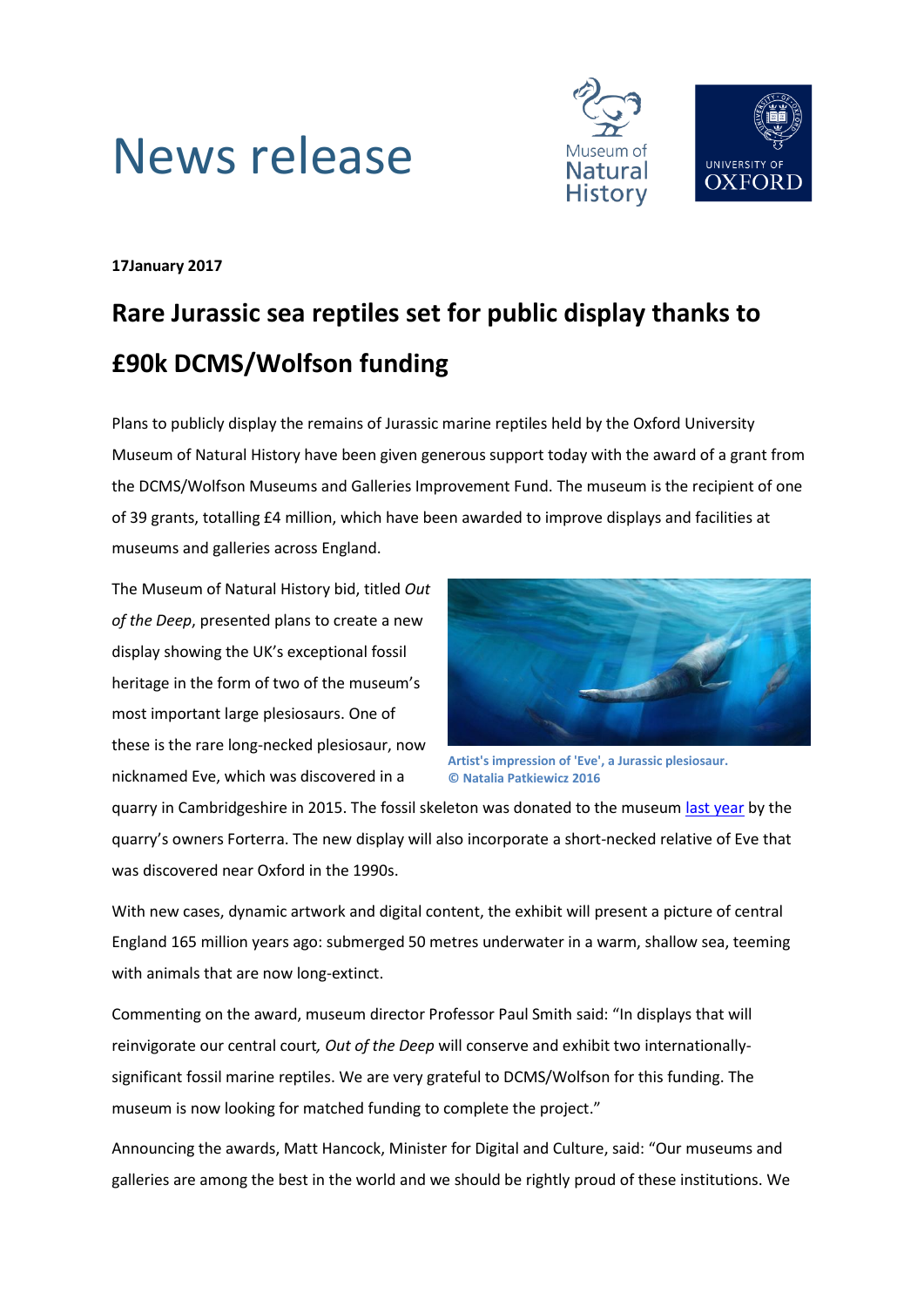want people to be able to enjoy world-leading culture wherever they live and whatever their background. These grants will make an important contribution toward increasing access to their wonderful collections and improving the visitor experience at museums right across the country. I applaud the Wolfson Foundation's generosity in once again matching the Government's investment pound for pound in this important work."



#### **For further information and images:**

Scott Billings Digital engagement officer Museum of Natural History [scott.billings@oum.ox.ac.uk](mailto:scott.billings@oum.ox.ac.uk) 01865 282 537

## **Notes to editors**

### **About the Museum of Natural History**

Founded in 1860 as the centre for scientific study at the University of Oxford, the Museum of Natural History now holds the University's internationally significant collections of entomological, geological and zoological specimens. Housed in a stunning Pre-Raphaelite-inspired example of neo-Gothic architecture, the Museum's growing collections underpin a broad programme of natural environment research, teaching and public engagement.

In 2015, the Museum was a **Finalist in the Art Fund Prize for Museum of the Year**. In 2016, it won the top accolade, Best of the Best, in the **Museums + Heritage Awards**.